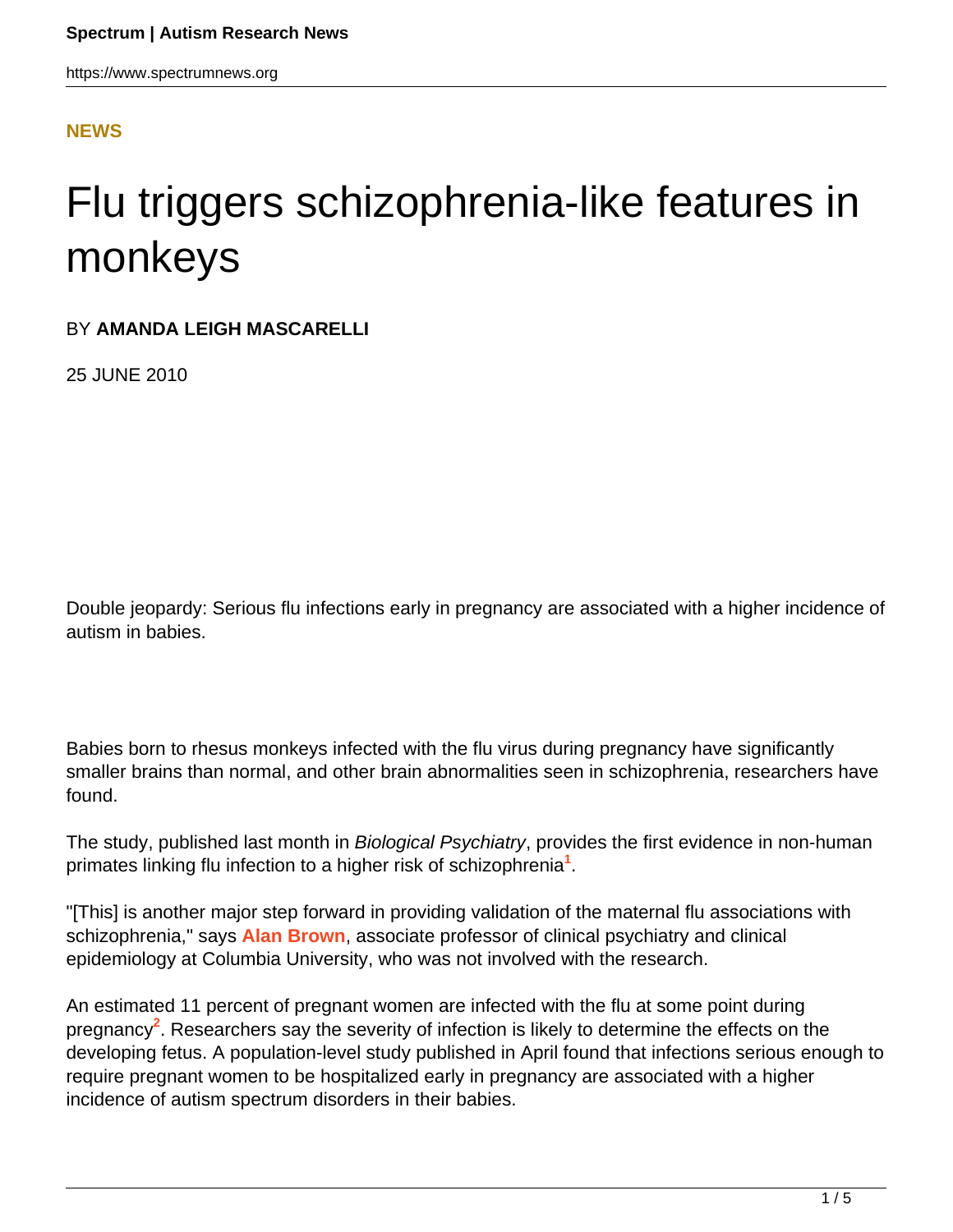"Some can get the flu with few ill effects, but others who may be more prone to larger inflammatory responses and high fevers would be at greater risk," says **[Christopher Coe](http://glial.psych.wisc.edu/index.php/psychsplashfacstaff/98)**, professor of psychology at the University of Wisconsin, who led the monkey study. "Timing of the infection during pregnancy is also likely to be an important issue."

In a classic 2004 case study, Brown and his colleagues scanned medical records of more than 12,000 women who were pregnant between 1959 and 1966 and found that 71 of their children later developed schizophrenia. The researchers analyzed banked blood samples from the mothers of 64 of those individuals as well as of 125 controls**<sup>3</sup>** .

By detecting the flu antibody's appearance in the samples, the researchers were able to predict exactly when the women were infected with the virus. Brown found that children of women exposed to flu in their first trimester have a seven-fold higher risk of developing schizophrenia compared with controls. Children of those exposed to flu in the first half of pregnancy show a three-fold higher risk.

## Flu fallout:

Other studies have shown a spike in the prevalence of schizophrenia in children born following severe flu pandemics. The effect was particularly prominent after the 1954 and 1957 flu epidemics**<sup>4</sup>** .

In the new study, researchers exposed 12 pregnant rhesus monkeys to an influenza virus in the early part of their third trimester. They chose the third trimester because it is a period of rapid brain development, when neurons are migrating to the correct location in the brain and forming connections with other nerve cells, says Coe.

In response to the virus, the monkeys developed a mild flu. Although monkeys do not typically develop a fever or symptoms common to human flu, the team took nose swabs from the moneys to verify that they were infected. They also looked for flu antibodies in the newborn monkeys.

When the offspring reached 1 year of age — the equivalent of late childhood in humans — the researchers used magnetic resonance imaging (MRI) to detect any changes in the brain.

Monkeys born to flu-infected mothers have brains that are 4.4 percent smaller on average than those of controls. One section of the brain, the parietal lobe — where language develops and where senses such as sight, sound and touch are coordinated — has significantly less gray matter, which is made up of neurons, and white matter, the insulated nerve fibers that transmit electrical impulses between neurons.

The researchers noted significantly less gray matter throughout the higher brain, which orchestrates thought and behavior.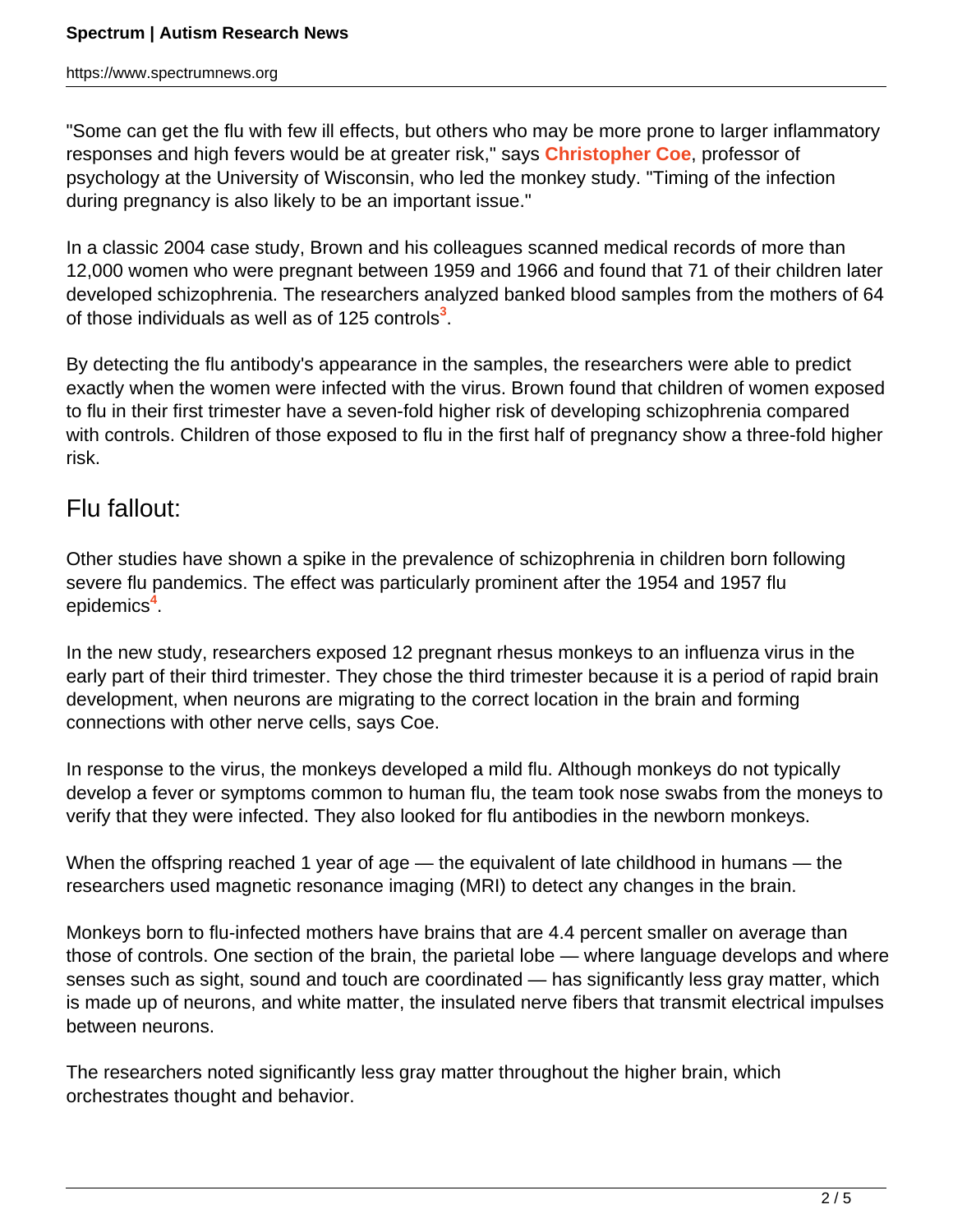They also found that lateral ventricles — horseshoe-shaped chambers that hold cerebrospinal fluid are enlarged in some of the monkeys born to infected mothers. This is a common feature in individuals with schizophrenia, bipolar disorder and Alzheimer's disease.

The greater the immune response in the mother, the larger the lateral ventricles in the offspring, the researchers found. "It may indeed be the amount of immune activation as a result of the infection that may be the most critical factor that's influencing these [brain size] changes and other abnormalities that are apparent in the offspring," says Brown.

Another study, published 23 April in the Journal of Autism and Developmental Disorders, also supports the notion that the severity of infection affects the fetus. Danish researchers studied records of prenatal infection and diagnoses of autism spectrum disorders in children born in Denmark between 1980 and 2005. Women who had a viral infection in the first trimester or a bacterial infection in the second trimester that was serious enough to require hospitalization were more likely to give birth to children with autism**<sup>5</sup>** , the researchers found.

Other types of viral infection may also cause brain abnormalities. Researchers reported in May that adults with schizophrenia who have been exposed to the cold sore virus, herpes simplex virus 1, have lower brain volume in the anterior cingulate, which is associated with cognitive processing, and the cerebellum, which controls movement**<sup>6</sup>** .

### Indirect evidence:

Most data on the effects of prenatal exposure to flu come from population-level studies, which only provide indirect evidence. And experts point out that the results of animal studies may not be easily translatable to humans.

Human and monkey babies are born at different stages of brain development, Coe notes. "Fortuitously, there is lots of important brain development in humans that happens even after birth," he says. "So there is a greater likelihood of postnatal recovery in humans and in the rearing environment."

Some researchers add that more research is needed on the timing of infection. There is no evidence in rodents or humans of infection during the third trimester causing an increase in the risk for schizophrenia or other neurodevelopmental disorders, so the results should be interpreted with caution, notes **[Paul Patterson](http://biology.caltech.edu/Members/Patterson)**, professor of biological sciences at California Institute of Technology.

Patterson and his colleagues have shown that flu infection early in pregnancy in mice leads to autism- and schizophrenia-like abnormalities in their offspring**<sup>7</sup>** . Coe's team is testing the effects of infection in the first and second trimesters of pregnancy.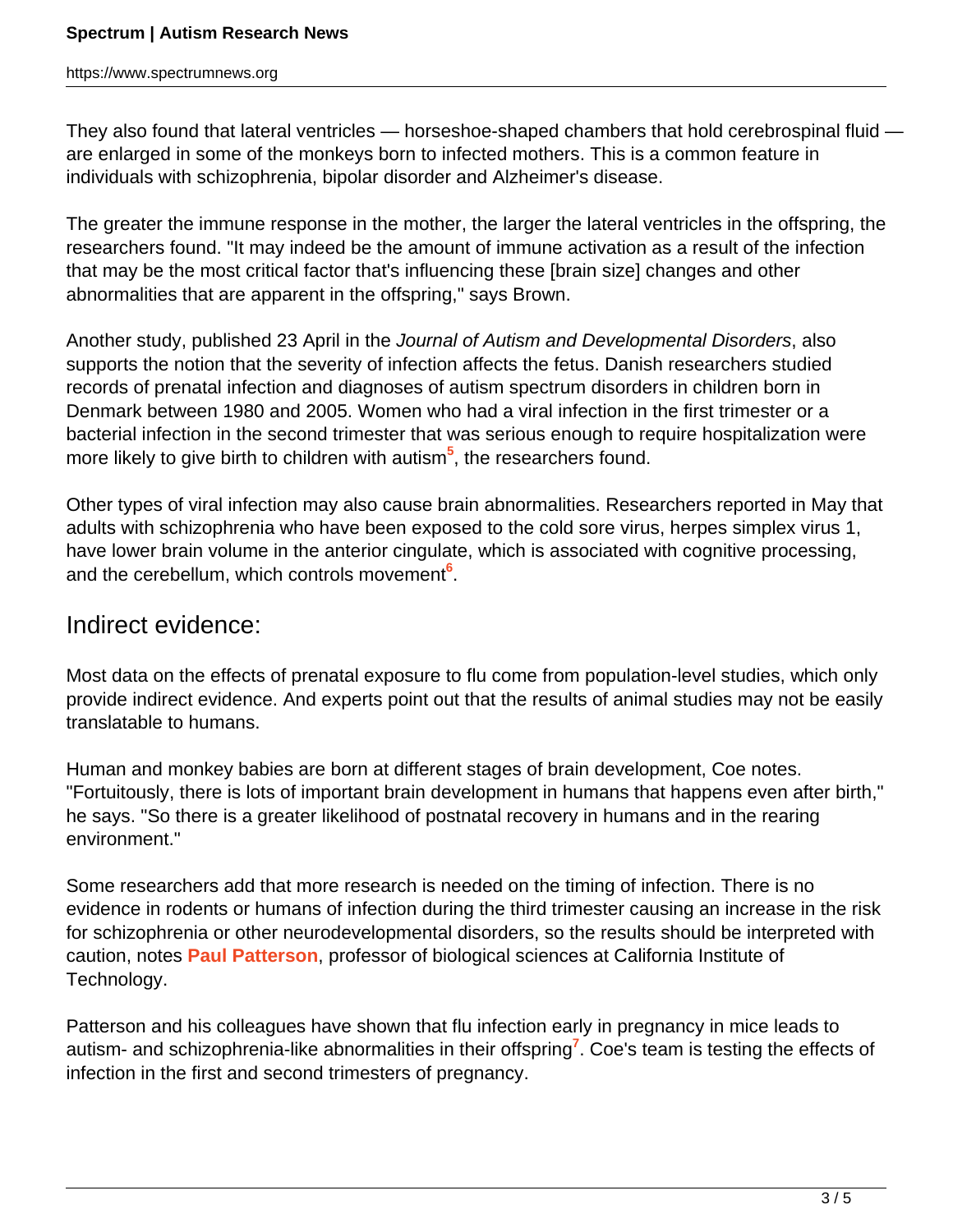https://www.spectrumnews.org

Researchers are also split on whether it is the infection itself or the resulting immune response that causes developmental abnormalities in the fetus. Studies show that inflammatory proteins called cytokines, produced in response to a high fever, can cross the placenta and wreak havoc on brain cells in the developing fetus. Others say maternal antibodies evoked by the flu or the flu vaccine might cross the placenta, triggering an autoimmune response against the baby's brain cells**<sup>8</sup>** .

There is evidence of both cytokines and antibodies having effects in animals, says Patterson, and both [mechanisms] could be at play in humans.

Coe says there is not enough evidence that antibodies to a vaccine could be detrimental to the fetus, but more animal studies would clarify the issue. He supports the U.S. Centers for Disease Control and Prevention recommendation that pregnant women be vaccinated for seasonal flu.

"It's an unanswered question because we don't know enough about vaccination during pregnancy," says Brown, who is studying the effects of prenatal flu on risk for bipolar disorder and autism.

Although influenza infection presents some risk of neurodevelopmental disorders, Brown says, "if the mother took care of herself during pregnancy and otherwise had a healthy pregnancy, the overall risk is still relatively low."

References:

1. Short S.J. et al. Biol. Psychiatry **67**, 965-973 (2010) **[PubMed](http://www.ncbi.nlm.nih.gov/pubmed/20079486)** 2. Irving W.L. et al. Br. J. Obstet. Gynaecol. **107**, 1282-1289 (2000) **[PubMed](http://www.ncbi.nlm.nih.gov/pubmed/11028582)** 3. Brown A.S. et al. Arch. Gen. Psychiatry **61**, 774-780 (2004) **[PubMed](http://www.ncbi.nlm.nih.gov/pubmed/15289276)** 4. McGrath J.J. et al. Schizophr. Res. **14**, 1-8 (1994) **[PubMed](http://www.ncbi.nlm.nih.gov/pubmed/7893616)** 5.